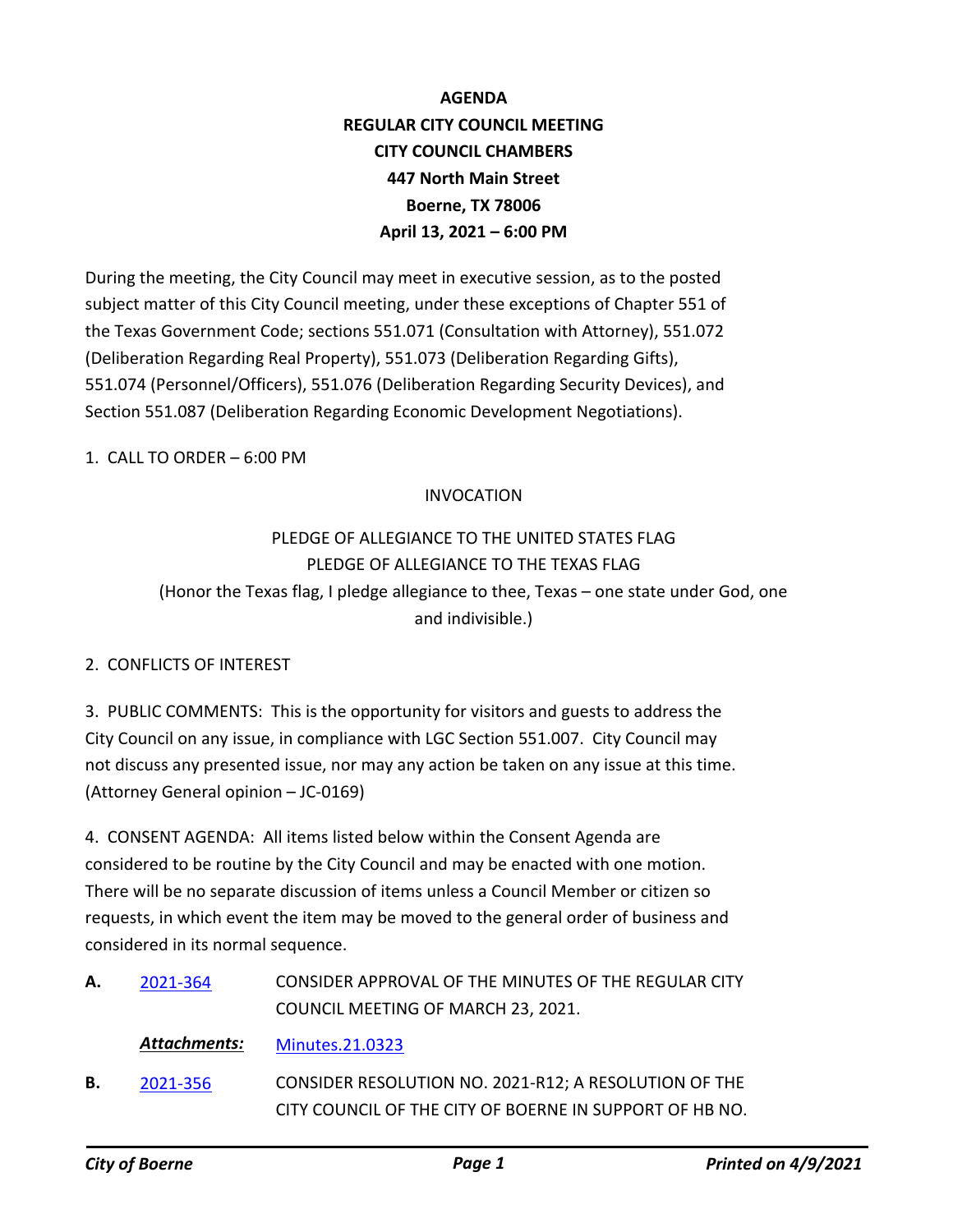|    | <b>City Council</b>    | Agenda                                                                                                                                                                                                                                                        | April 13, 2021 |
|----|------------------------|---------------------------------------------------------------------------------------------------------------------------------------------------------------------------------------------------------------------------------------------------------------|----------------|
|    |                        | 3883 RELATING TO DEVELOPMENT REGULATIONS FOR CERTAIN<br>UNINCORPORATED AREAS LOCATED WITHIN THE HILL COUNTRY<br>PRIORITY GROUNDWATER MANAGEMENT AREA; AND HB NO.<br>3884 RELATING TO THE AUTHORITY OF A COUNTY TO REGULATE<br>LOT FRONTAGES ON CERTAIN ROADS. |                |
|    | <b>Attachments:</b>    | AIS. In Support of HB No. 3883 and 3884<br>Resolution No. 2021-R12<br>HB 3883 filed by Biedermann<br>HB 3884 Introduced version                                                                                                                               |                |
|    |                        | C. RECEIVE RECOMMENDATION FROM THE PLANNING AND ZONING COMMISSION<br>AND SET A PUBLIC HEARING FOR MAY 11, 2021:                                                                                                                                               |                |
| I. | 2021-359               | PROPOSED PLANNED UNIT DEVELOPMENT (PUD) PLAN FOR 1.27<br>ACRES LOCATED BETWEEN STAHL AND NORTH PLANT STREETS<br>(BETWEEN 115 STAHL STREET AND 400 ROSEWOOD - A PORTION<br>OF KAD NO. 20028 AND ALL OF KAD NO. 63697). (Jay<br>Parker/Trophy Properties)       |                |
|    | <b>Attachments:</b>    | CC Summary - Stahl-Plant PUD Plan<br><b>Att 1 - Location Map</b><br>Att 2 - Aerial Map Plant - Stahl<br>Att 3 - Site PUD Plan-The Elevate Townhome Development REV-210330<br>Att 4 - Perspectives - The Elevate Townhome Devt 20.0724                         |                |
| н. | 2021-360               | PROPOSED PLANNED UNIT DEVELOPMENT (PUD) OVERLAY<br>DISTRICT FOR 6.479 ACRES LOCATED IN THE COMMONS AT<br>MENGER CREEK ON OLD SAN ANTONIO (KAD NO. 300529). (Alan<br>Naul/ J-B Boerne Realty, LP)                                                              |                |
|    | Attachments:           | Summary - Old San Antonio PUD - April 2021<br>Att 1 - Location Map - Old SA<br>Att 2 - Plan 2.09.2021                                                                                                                                                         |                |
|    | <b>REGULAR AGENDA:</b> |                                                                                                                                                                                                                                                               |                |
|    | 5. RESOLUTIONS:        |                                                                                                                                                                                                                                                               |                |
| А. | 2021-357               | CONSIDER RESOLUTION NO. 2021-R13; A RESOLUTION<br>AUTHORIZING THE CITY MANAGER TO ENTER INTO AND                                                                                                                                                              |                |

MANAGE AN AMENDMENT FOR ADDITIONAL SERVICES TO THE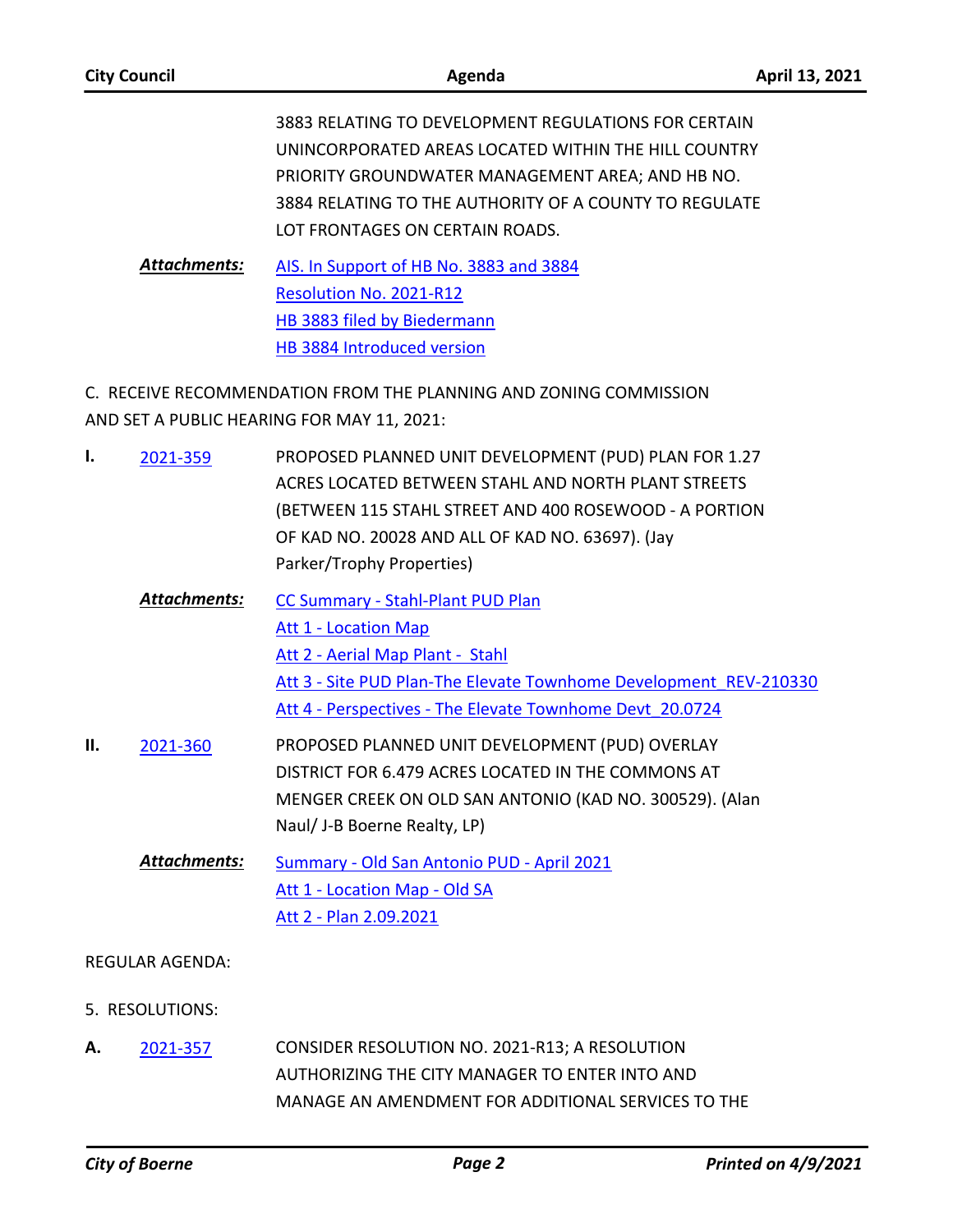| <b>City Council</b> |                     | Agenda                                                                                                                                                                                                                                                                                                                                                                                                                              | April 13, 2021 |
|---------------------|---------------------|-------------------------------------------------------------------------------------------------------------------------------------------------------------------------------------------------------------------------------------------------------------------------------------------------------------------------------------------------------------------------------------------------------------------------------------|----------------|
|                     |                     | AGREEMENT BETWEEN THE CITY OF BOERNE AND MOSAIC<br>PLANNING AND DEVELOPMENT SERVICES, INC. FOR THE BOERNE<br>UNIFIED DEVELOPMENT CODE FOR AN AMOUNT NOT TO EXCEED<br>\$26,400.00. (Additional coordination, outreach, mapping and<br>meetings for the Unified Development Code)                                                                                                                                                     |                |
|                     | Attachments:        | <b>Summary - Mosaic Agreement</b><br>Resolution No. 2021-R13<br><b>MOSAIC Additional Service Agreement</b>                                                                                                                                                                                                                                                                                                                          |                |
| В.                  | 2021-355            | CONSIDER RESOLUTION NO. 2021-R14; A RESOLUTION<br>AUTHORIZING THE CITY MANAGER TO ENTER INTO AND<br>MANAGE A CHANGE ORDER TO THE AGREEMENT DATED<br>FEBRUARY 25, 2020 BETWEEN THE CITY OF BOERNE AND<br>PAWELEK & MOY FOR ADDITIONAL SERVICES TO THE JOHNS<br>ROAD RECONSTRUCTION PROJECT FOR AN AMOUNT NOT TO<br>EXCEED \$28,900.00. (Subsurface drainage system, detention<br>pond modifications and necessary field survey work) |                |
|                     | <b>Attachments:</b> | AIS-JohnsRoadAddService<br>Resolution No. 2021-R14<br>Additional Services Scope of Work-Fee Proposal - Rev 02-04-21                                                                                                                                                                                                                                                                                                                 |                |
| C.                  | 2021-352            | CONSIDER RESOLUTION NO. 2021-R15; A RESOLUTION<br>AUTHORIZING THE CITY MANAGER TO ENTER INTO AND<br>MANAGE A DESIGN SERVICES AGREEMENT BETWEEN THE CITY<br>OF BOERNE AND ECOSYSTEM PLANNING & RESTORATION, LLC<br>FOR RIVER ROAD PARK BANK STABILIZATION PROJECT FOR AN<br>AMOUNT NOT TO EXCEED \$177,397.00. (Design and<br>construction plan to address bank erosion along River Road Park)                                       |                |
|                     | <b>Attachments:</b> | AIS - 04-13-2021 River Road Park Bank Stabilization - Design Contract Fina<br>Resolution No. 2021-R15<br><b>Ecosystem Planning &amp; Restoration, LLC Agreement</b>                                                                                                                                                                                                                                                                 |                |
| D.                  | 2021-353            | CONSIDER RESOLUTION NO. 2021-R16; A RESOLUTION<br>AUTHORIZING THE CITY MANAGER TO ENTER INTO AND<br>MANAGE A DESIGN SERVICES AGREEMENT BETWEEN THE CITY<br>OF BOERNE AND LUCK DESIGN TEAM, LLC FOR WATERWORKS<br>TERRACE PARK AND SPLASH PAD IMPROVEMENTS FOR AN<br>AMOUNT NOT TO EXCEED \$86,700.00.                                                                                                                               |                |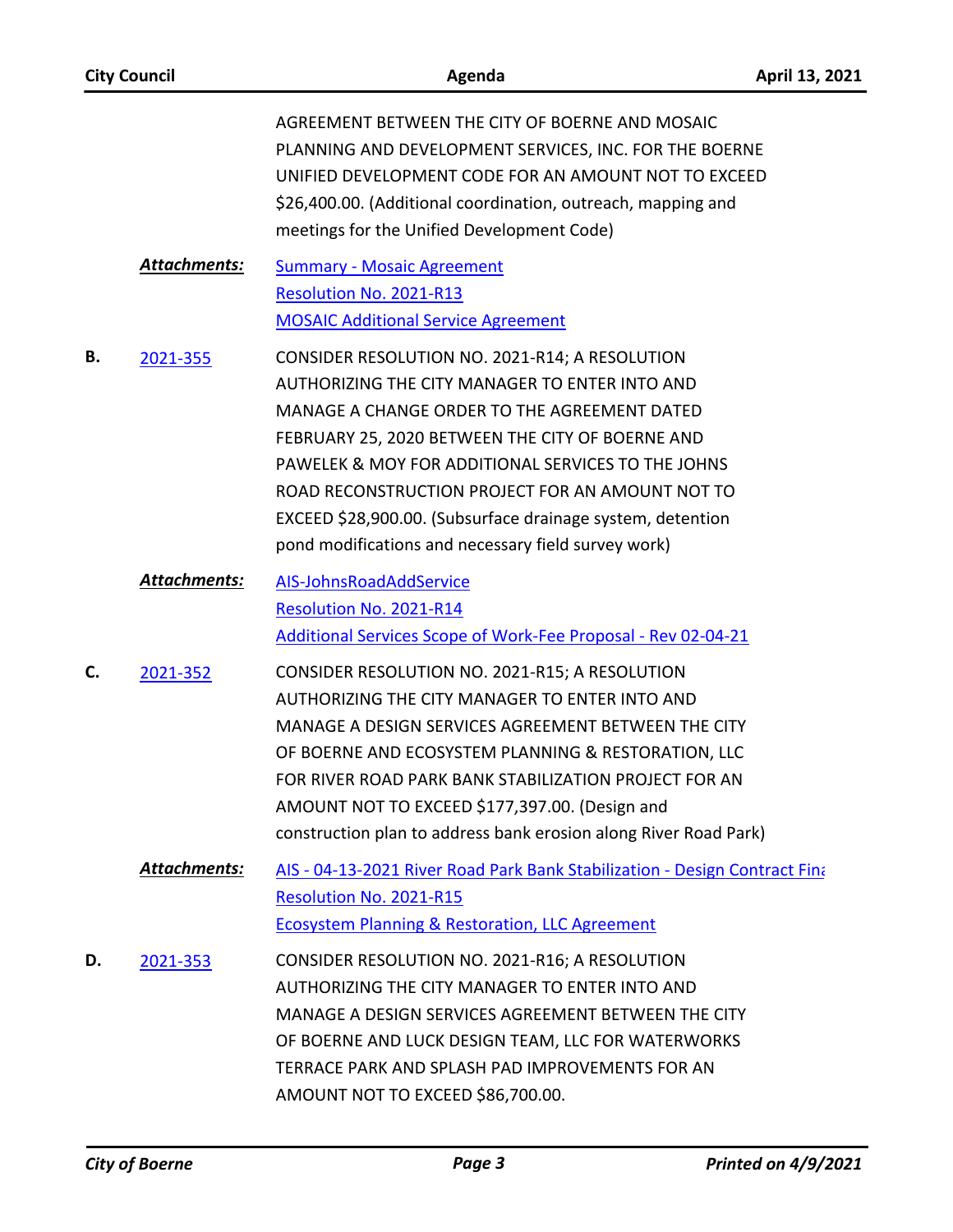| Attachments: | AIS - 04-13-2021 Waterworks Terrace Park - Design Contract Final |
|--------------|------------------------------------------------------------------|
|              | Resolution No. 2021-R16                                          |
|              | Luck Design Team, LLC Agreement                                  |

6. ORDINANCES:

- CONSIDER ON FIRST READING ORDINANCE NO. 2021-15; AN ORDINANCE AMENDING ORDINANCE NO. 2020-21, CAPTIONED "AN ORDINANCE ADOPTING THE ANNUAL CAPITAL AND OPERATING BUDGETS FOR THE CITY OF BOERNE, TEXAS FOR THE FISCAL YEAR 2020-2021, BEGINNING OCTOBER 1, 2021 AND ENDING SEPTEMBER 30, 2021"; AND AUTHORIZING THE CITY MANAGER TO TRANSFER PART OR ALL OF ANY ENCUMBERED APPROPRIATION BALANCE AMONG PROGRAMS, WITHIN A FUND DEPARTMENT, OFFICE, OR AGENCY AT ANY TIME DURING THE FISCAL YEAR. (Budget amendments) **A.** [2021-354](http://boerne.legistar.com/gateway.aspx?m=l&id=/matter.aspx?key=5867)
	- [AIS April 2021 amendments](http://boerne.legistar.com/gateway.aspx?M=F&ID=abadba98-1381-4b94-9493-cb3f249e36aa.doc) [Ordinance No. 2021-15](http://boerne.legistar.com/gateway.aspx?M=F&ID=cd121424-7825-4a02-b7ff-50d712cf543f.docx) [Budget amendment summary](http://boerne.legistar.com/gateway.aspx?M=F&ID=f86af87d-8d29-4362-9951-537eddc267fb.xlsx) *Attachments:*
- 7. OTHER ITEMS:
- RECEIVE BRIEFING ON THE BOERNE POLICE DEPARTMENT 2020 ANNUAL REPORT TO INCLUDE THE ANNUAL REPORT ON RACIAL PROFILING. **A.** [2021-284](http://boerne.legistar.com/gateway.aspx?m=l&id=/matter.aspx?key=5837)
	- [AIS Racial Profile Report 2020](http://boerne.legistar.com/gateway.aspx?M=F&ID=1fd3b30c-83e7-4967-a58a-273457bb3270.doc) [Racial Profiling](http://boerne.legistar.com/gateway.aspx?M=F&ID=517d6483-8bce-4398-84d5-76d7025eb5ec.pdf) *Attachments:*
- DISCUSSION ON UNIFIED DEVELOPMENT CODE EFFECTIVE DATE AND TIMELINE. **B.** [2021-358](http://boerne.legistar.com/gateway.aspx?m=l&id=/matter.aspx?key=5871)

*Attachments:* [Summary - UDC](http://boerne.legistar.com/gateway.aspx?M=F&ID=00e188c2-76d7-4065-877e-33e23953a75e.doc)

- 8. CITY MANAGER'S REPORT:
- **A.** [2021-361](http://boerne.legistar.com/gateway.aspx?m=l&id=/matter.aspx?key=5874) COVID-19 VACCINE UPDATE (Thatcher)
- **B.** [2021-362](http://boerne.legistar.com/gateway.aspx?m=l&id=/matter.aspx?key=5875) IH-10 TxDOT PROJECT UPDATE (J Carroll/Kohler)
- **C.** [2021-363](http://boerne.legistar.com/gateway.aspx?m=l&id=/matter.aspx?key=5876) YARD WASTE COLLECTION (Thompson)
- **D.** [2021-291](http://boerne.legistar.com/gateway.aspx?m=l&id=/matter.aspx?key=5844) LEGISLATIVE UPDATE (Quirk)